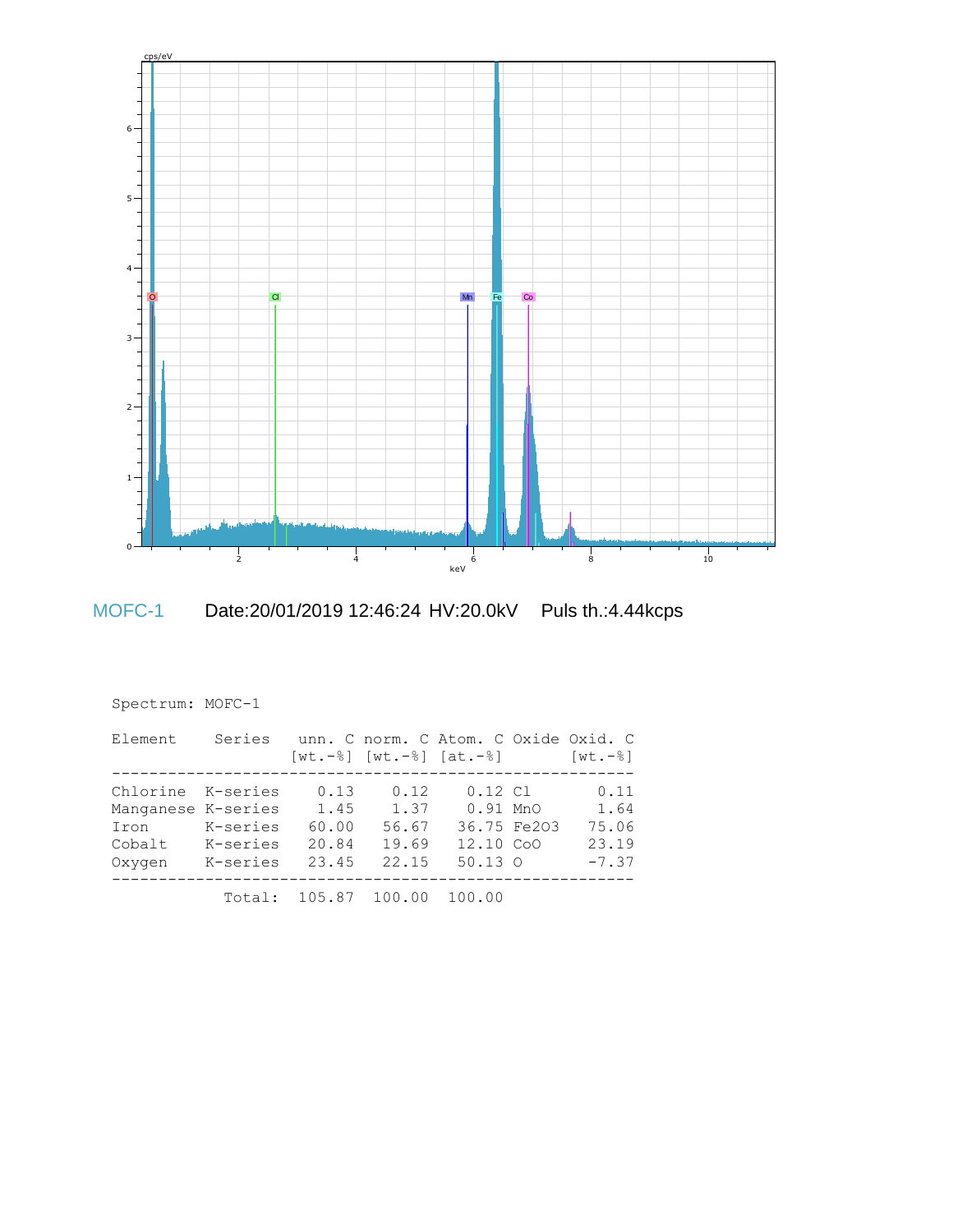

MOFC-2 Date:05/12/2018 11:24:53 HV:20.0kV Puls th.:4.23kcps

| Spectrum: MOFC-2                              |                                  |                                 |                                                         |                                 |
|-----------------------------------------------|----------------------------------|---------------------------------|---------------------------------------------------------|---------------------------------|
| Element                                       | Series                           |                                 | unn, C norm, C Atom, C<br>$[wt.-8]$ $[wt.-8]$ $[at.-8]$ |                                 |
| Iron<br>Cobalt<br>Chlorine K-series<br>Oxygen | K-series<br>K-series<br>K-series | 27.86<br>31.91<br>0.68<br>25.37 | 32.46<br>37.19<br>0.79<br>29.56                         | 18.86<br>20.47<br>0.72<br>59.95 |
|                                               | Total:                           | 85.82                           | 100.00                                                  | 100.00                          |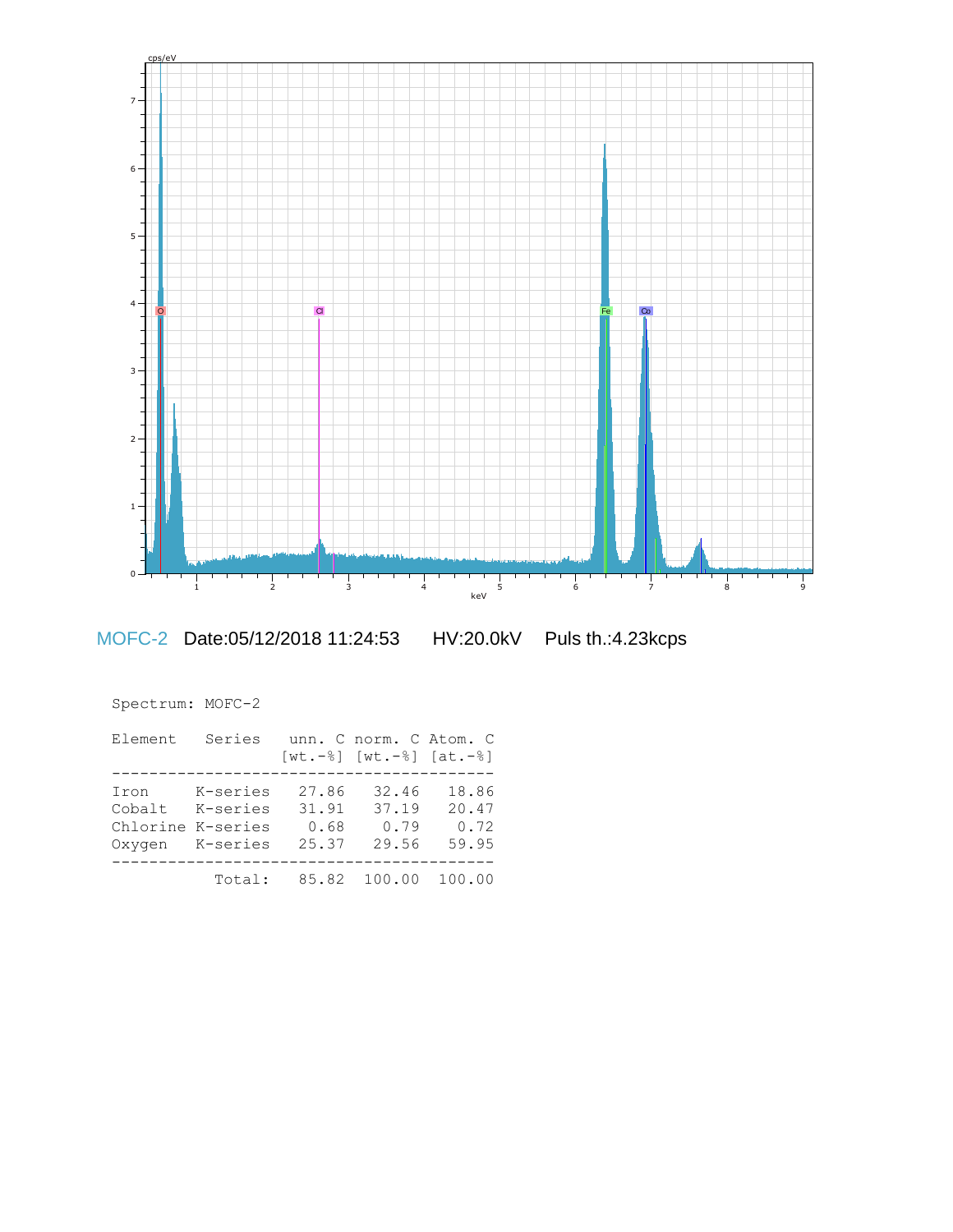

MOFC-3 Date:20/01/2019 12:33:25 HV:20.0kV Puls th.:3.37kcps

| Spectrum: MOFC-3                                                                                            |          |                                                 |                                                 |                                                                        |                           |                                                   |
|-------------------------------------------------------------------------------------------------------------|----------|-------------------------------------------------|-------------------------------------------------|------------------------------------------------------------------------|---------------------------|---------------------------------------------------|
| Element                                                                                                     |          |                                                 |                                                 | Series unn. C norm. C Atom. C Oxide Oxid. C<br>[wt.-%] [wt.-%] [at.-%] |                           | [wt.-%]                                           |
| Aluminium K-series<br>Iron K-series<br>Cobalt K-series<br>Chlorine K-series<br>Manganese K-series<br>Oxygen | K-series | 1.25<br>21.78<br>54.03<br>0.38<br>0.34<br>18.25 | 1.30<br>22.68<br>56.26<br>0.40<br>0.35<br>19.01 | 36.51 CoO<br>0.43 Cl<br>$0.24$ MnO<br>$45.43 \Omega$                   | 1.85 A1203<br>15.53 Fe203 | 2.30<br>30.23<br>66.68<br>0.37<br>0.42<br>$-6.78$ |
|                                                                                                             | Total:   |                                                 | 96.03 100.00                                    | 100.00                                                                 |                           |                                                   |